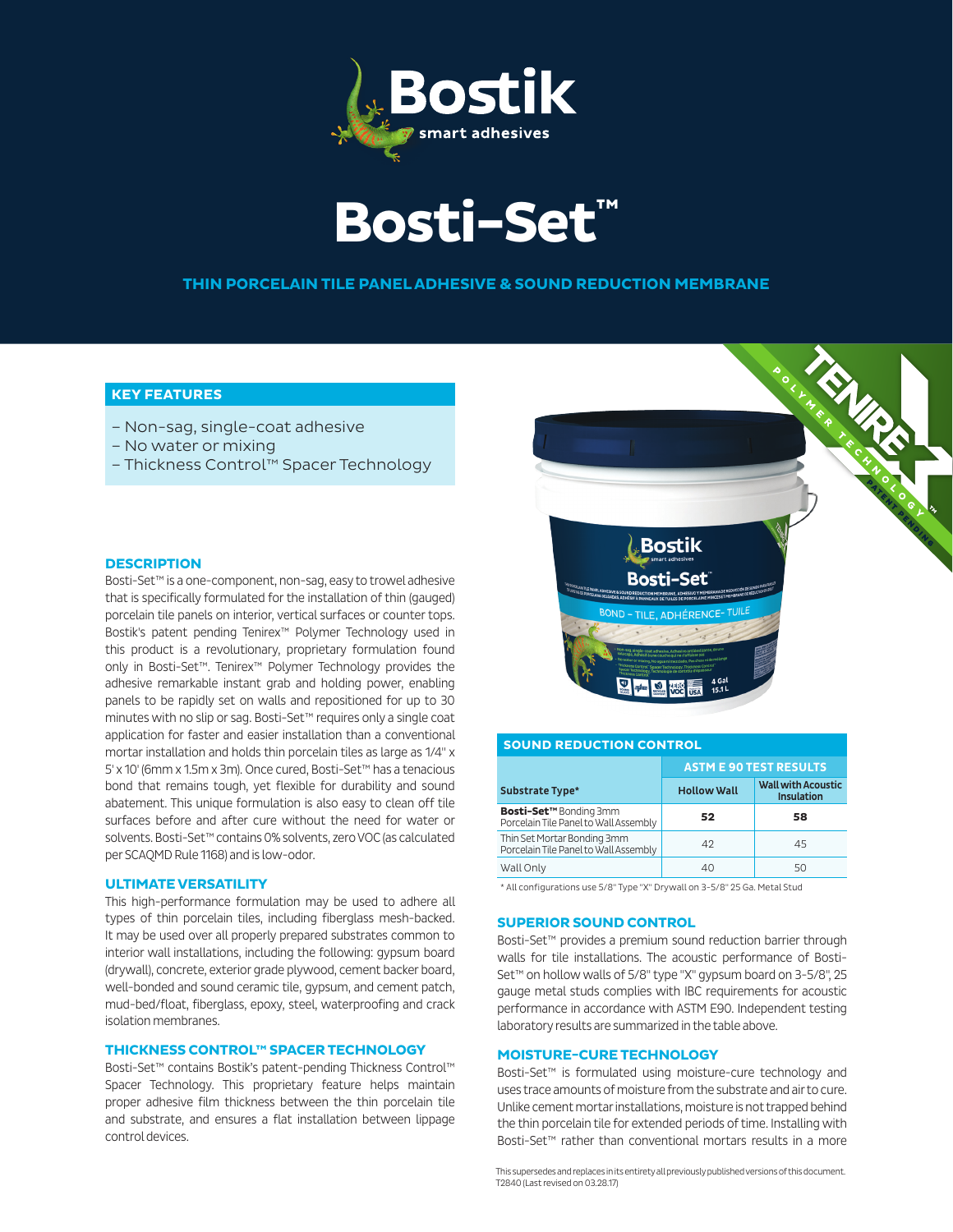flexible and durable bond because of its elastic properties. This technology eliminates water and any mixing that is required during a traditional mortar installation.

### **LEED® CONTRIBUTION**

This zero VOC formulation (as calculated per SCAQMD Rule 1168) may contribute toward LEED<sup>®</sup> credits under section NC-v4 EQ 4.1: Low-Emitting Materials—Adhesives & Sealants. It also contains 2% recycled rubber material that may contribute to LEED® credits under section NC-v4 MR 4: Recycled Content.

### **DIRECTIONS FOR USE**

Read and understand the technical data sheet completely before beginning installation. Refer to Tile Council of North America (TCNA) and American National Standards Institute (ANSI) for industry standards, as well as the thin porcelain tile manufacturer's recommendations for surface preparation, design, layout and application of materials. If jobsite conditions are outside of the manufacturer's recommendations, take necessary corrective actions.

# **INSTALLATION PROTOCOL**

Install with Qualified Labor: It is strongly recommended to use professional contractors specifically trained to install thin porcelain tile panels.



Surface Preparation: Surfaces must be clean, dry, structurally sound, and free of contaminants, including, but not limited to, dust, dirt, loose particles, rust, mill oil, wallpaper, wallpaper adhesive and all other surface contaminants that may inhibit proper bond. If the substrate is painted or coated, scrape away all loose and weakly-bonded paint or coating. Any paint or coating that cannot be removed must be tested to verify adhesion of the adhesive to determine the appropriate surface preparation, if needed. Substrates are to comply with deflection requirements called for by International Building Code (IBC), International Residential Code (IRC), or applicable local building code. Maximum substrate variation not to exceed 1/8" in 10' (3mm in 3m) and 1/16" in 24" (1.5mm in 60cm) when measured from surface high points with a straight-edge. Areas requiring patching or flattening must be done using a Portland Cement-based material (e.g. Bostik UltraFinish™ Pro, Webcrete® 95, or Webcrete® 98.)

**To ensure the substrate is clean and to provide necessary moisture for Bosti-Set™ to cure, just prior to setting the thin porcelain tile, dampen the substrate with water using a damp sponge or mister (no dripping water). This results in a more consistent cure rate throughout the installation.**

Note: It is the user's responsibility to determine the condition and suitability of all surfaces before application.

Movement Joints: Refer to Tile Council of North America (TCNA) Detail EJ-171 for industry guidelines. Existing joints in substrate are to be carried through the thin porcelain tiles. Movement joints are required where the thin porcelain tiles meet restraining surfaces (e.g. perimeter walls, curbs, columns, corners, etc.), and at all changes in-plane in the tile work. Joints are to be clean and free of all contaminants.

Adhesive Application: Installations must comply with current revisions of ANSI A108.02, and applicable portions of ANSI A108.5.2- 2.2. It is only necessary to have one layer of adhesive, and it may be easier to apply directly to the back of the thin porcelain tile panel. Use an appropriate trowel (refer to recommended equipment) to apply the adhesive to the back of the thin porcelain tile panel. A pail scoop (fig. 3) may be helpful to remove the adhesive from

the pail. No keying (flat troweling) is required. Apply adhesive to the perimeter edge of the thin porcelain tile panel first (fig. 4), then comb toward the center (fig. 5) to minimize gaps in coverage. Adhesive ridges on the thin porcelain tile panel back must be parallel to its shortest side (fig. 6). The resulting embedded single adhesive layer will be approximately 1/8" (3mm) thick. Do not allow the adhesive to skin over prior to installing the panel to the wall. There must be transfer of adhesive with a light touch. See open time chart below.

# Recommended Equipment:

| <b>OPEN TIME CHART</b>                                                 |                 |            |            |  |  |
|------------------------------------------------------------------------|-----------------|------------|------------|--|--|
|                                                                        | <b>Humidity</b> |            |            |  |  |
| Temperature                                                            | 40%             | 60%        | 80%        |  |  |
| $60^{\circ}$ F (16 $^{\circ}$ C)                                       | 2.5 Hours       | 1.75 Hours | 1 Hour     |  |  |
| 70°F (21°C)                                                            | 1.75 Hours      | 1 Hour     | 45 Minutes |  |  |
| 80°F (27°C)                                                            | 1 Hour          | 45 Minutes | 30 Minutes |  |  |
| NOTE: This chart is for reference only; actual jobsite times may vary. |                 |            |            |  |  |

- 1/2"x15/32" V-Notch Trowel, Euro Notch Trowel or 3/8" Slant Notch Trowel
- Beat-in paddle (fig. 1) or rubber grout float
- Lippage-control device (fig. 2)
- Pail scoop (fig. 3)
- DO NOT use rubber mallets or traditional 2"x4" beat-in blocks to avoid damaging the thin porcelain tile.

Setting the Thin Porcelain Tile: Use proper equipment and technique as specified by the thin porcelain tile panel manufacturer to move the thin porcelain tile panel into position and carefully align.

Use a rubber grout float or beat-in paddle down the centerline of the thin porcelain tile to firmly set it in place. Do not set the edges of the thin porcelain tile at this time. Detach any equipment from the panel. Place lippage control straps along the edges where adjacent thin porcelain tile will be placed 2"-3" (5-8 cm) from the corner, and then approximately every 10" (25 cm). Do not place the lippage control cap until the adjacent thin porcelain tile and grout spacers are placed. After placement of the lippage control straps, use a rubber grout float or beat-in paddle to work it from the centerline of the thin porcelain tile

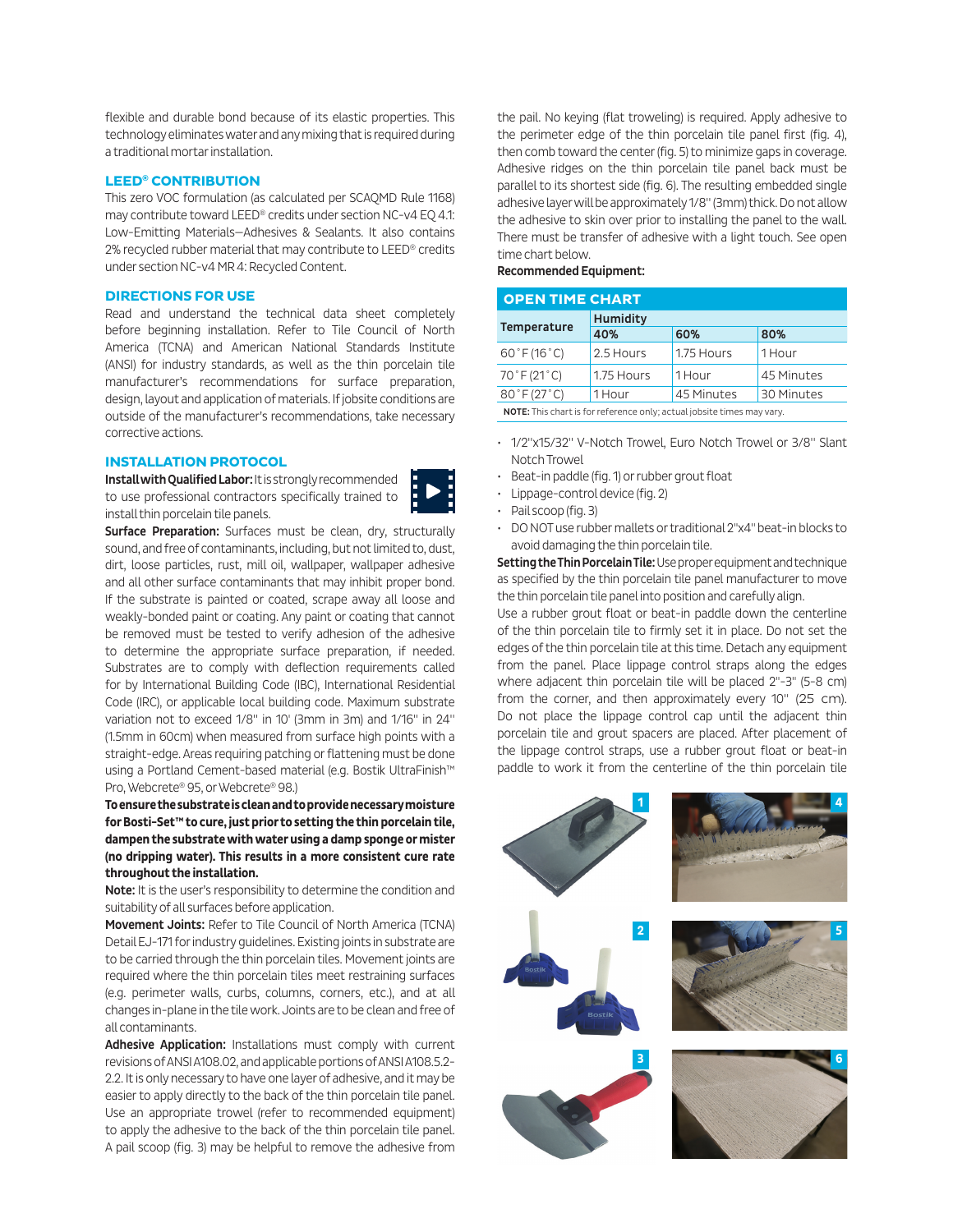| <b>FLAME SPREAD/SURFACE BURNING CHARACTERISTICS</b> |                          |  |  |
|-----------------------------------------------------|--------------------------|--|--|
|                                                     | <b>ASTM E 84 Results</b> |  |  |
| Bosti-Set <sup>™</sup> adhesive only                | Class C                  |  |  |
| Bosti-Set™ assembly with 3mm porcelain panel tile*  | Class A                  |  |  |
|                                                     |                          |  |  |

\* Testing of assemblies is specific to the materials used. For details, please contact Bostik Technical Service at 800-726-7845.

outward to the edges to force air from behind and maximize adhesive coverage and transfer to the thin porcelain tile. Coverage should be greater than 80%. It is not necessary to vibrate the thin porcelain tile with a sander. Once two adjacent thin porcelain tiles are placed and grout joint spacing is set, assemble caps on lippage control devices and cinch down. Work the edges of the thin porcelain tile between the lippage control devices with the rubber grout float, beat-in paddle or suction cups as necessary to eliminate lippage. Remove excess adhesive from the grout joint (plastic tools, such as a plastic knife, are preferred to minimize the chance of chipping the thin porcelain tile edge), and wipe any adhesive from the face of the thin porcelain tile panel with a dry cloth or Bostik's Ultimate Adhesive Remover. Use of water is NOT recommended for clean up because Bosti-Set™ cures with moisture. Allow the adhesive to cure for 8-12 hours before removing the lippage control devices.

Grouting: Grout application may begin after the adhesive cures for 24 hours. Raking grout joints can be done with a plastic serrated knife. Follow thin porcelain tile panel manufacturer's guidelines for grout type and joint size. Use of a flexible, urethane, pre-mixed grout or epoxy grout is recommended as it will enable the installation to better tolerate expansion, contraction, deflection and impact without cracking. It is also acceptable to use a flexible sealant, such as Bostik's Pure Silicone™, Pro-MS50™ or Tub & Tile™ Caulk.

### **CLEAN-UP**

While Bosti-Set™ bonds tenaciously, it is designed to be relatively easy to remove from the thin porcelain tile panel finish, even after cure. Although it is relatively easy to remove after cure, it is recommended to wipe adhesive with a dry, non-abrasive towel as you work prior to cure. After cure, adhesive may be removed with a plastic scraper and a dry, non-abrasive towel, taking care not to damage the finish. Immediately clean all tools and equipment before material cures.

Trowel Clean Up Tip: Before use, cover areas of the trowel that are not used to spread the adhesive with duct tape or blue tape. After use, simply tear off the tape before the material cures, and clean the remainder of the trowel with a towel and mild solvent, such as mineral spirits, acetone or denatured alcohol.

### **STORAGE, PACKAGING & SHELF LIFE**

Shelf life is one year from date of manufacturing in its closed, original packaging. Store at temperatures between 50° F (10° C) and 100° F (38° C). Do not store in direct sunlight. Acclimate on site for a minimum of 24 hours.

Re-Seal Partially Used Container: Clean all adhesive residue off of the lip of the pail and the groove around the perimeter of the lid. Plastic (e.g. a trash bag) may be placed into the pail to cover the wet adhesive, especially in high humidity environments, but do not allow the plastic to extend outside of the pail with the lid. Use a rubber mallet to fully seat the lid on the pail. Do not turn the pail over.

Re-Open Partially Used Container: Remove the lid. Peel cured material away from pail and discard cured material and plastic from the top of the pail. Any uncured material may be used.

|                                         | <b>CHEMICAL &amp; PHYSICAL PROPERTIES</b>                                             |                                         |
|-----------------------------------------|---------------------------------------------------------------------------------------|-----------------------------------------|
|                                         | New Construction                                                                      | Yes                                     |
|                                         | Remodel                                                                               | Yes                                     |
|                                         | Residential                                                                           | Yes                                     |
|                                         | Light Commercial                                                                      | Yes                                     |
|                                         | Heavy Commercial                                                                      | Yes                                     |
|                                         | Offices                                                                               | Yes                                     |
| Use                                     | Hospital                                                                              | Yes                                     |
| <b>Environments</b>                     | Multifamily                                                                           | Yes                                     |
|                                         | High-rise                                                                             | Yes                                     |
|                                         | <b>Shopping Malls</b>                                                                 | Yes                                     |
|                                         | Intermittent wet areas (vertical only)                                                | Yes                                     |
|                                         | Exterior                                                                              | <b>No</b>                               |
|                                         | Submerged                                                                             | No.                                     |
|                                         | Floors                                                                                | <b>No</b>                               |
|                                         | Drywall                                                                               | Yes                                     |
|                                         | Masonry                                                                               | Yes                                     |
|                                         | Roller-applied acrylic<br>waterproofing membranes and<br>sheet membranes              | Yes                                     |
|                                         | Fiberglass                                                                            | Yes                                     |
| Approved                                | Well-bonded clean ceramic tile                                                        | Yes                                     |
| Substrates,                             | <b>Exterior Grade Plywood</b>                                                         | Yes                                     |
| <b>Wall Only</b>                        | <b>Steel</b>                                                                          | Yes                                     |
|                                         | Aluminum                                                                              | Yes                                     |
|                                         | Stone                                                                                 | Yes                                     |
|                                         | <b>Coated Metals</b>                                                                  | Yes                                     |
|                                         | Epoxy                                                                                 | Yes                                     |
|                                         | Concrete<br>Cement Board                                                              | Yes<br>Yes                              |
|                                         | Thin porcelain tile panel                                                             | Yes                                     |
|                                         | Epoxy/Fiberglass-backed thin<br>porcelain tile panel                                  | Yes                                     |
| <b>Tile Panel</b><br>Types              | Urethane/Fiberglass-backed thin<br>porcelain tile panel                               | Yes                                     |
|                                         | Stone                                                                                 | <b>No</b>                               |
|                                         | Ceramic Tile                                                                          | No                                      |
| <b>Typical Cured</b>                    | Hardness (Shore A, ASTM D2240)                                                        | 52                                      |
| <b>Properties</b>                       | Tensile Strength @ break (ASTM<br>D412)                                               | $>145$ psi                              |
|                                         | Hollow Wall (ASTM E 90)*4                                                             | 52                                      |
| Sound<br>Reduction                      | Wall with acoustic insulation                                                         |                                         |
|                                         | (ASTM E 90)*4                                                                         | 58                                      |
|                                         | Spread                                                                                | Easy                                    |
|                                         | Odor                                                                                  | Mild                                    |
|                                         | Open/Working Time                                                                     | 30-45 min                               |
|                                         | 70° F (21° C) 50% RH <sup>*1</sup><br>Color                                           | White with specs                        |
|                                         | Density (lbs/gallon)                                                                  | 12.8                                    |
|                                         | Percentage of Water <sup>*2</sup>                                                     | 0%                                      |
| <b>Application</b>                      |                                                                                       | 50° F to 95° F                          |
| <b>Properties</b>                       | <b>Application Temperature</b>                                                        | (10°C to 35°C)                          |
|                                         | Service Temperature                                                                   | -30° F to 120° F<br>(-34.4°C to 48.9°C) |
|                                         | Elongation                                                                            | >115%                                   |
|                                         | Skin Time 70° F (21° C) 50% RH                                                        | 30 min                                  |
|                                         | Curing time to grout <sup>*3</sup>                                                    | 24 hours                                |
|                                         | Sag - Slip test                                                                       | $<$ 0.1 mm                              |
|                                         | Repositioning time                                                                    | 30 min                                  |
|                                         | Adhesive Type                                                                         | Moisture Cure<br>1-Part Silvl           |
|                                         | Chemistry Type                                                                        | Modified Polymer                        |
| Chemical                                | Solvent percentage                                                                    | 0%                                      |
| Properties                              | VOC Compliant (Calculated per                                                         |                                         |
|                                         | SCAQMD Rule 1168)                                                                     | 0 q/L                                   |
|                                         | Flash Point, closed cup                                                               | >200°F (>93.3°C)                        |
| <b>LEED<sup>®</sup></b><br>Contribution | EQ 4.1: Low-Emitting Materials:<br>VOC (as calculated per SCAQMD<br><b>Rule 1168)</b> | 0 g/L                                   |
|                                         | MR 4: Recycled Content                                                                | 2%                                      |

Please refer to the Open/Working Time Chart.

Per ASTM E203-01 Standard Test Method for water using Volumetric Karl Fischer Titration Method. Results rounded to the nearest tenth. Test Method has error range of +/- 0.2%. \*3 Humidity affects cure to a greater degree than temperature; the higher the humidity, the

faster the cure.

\*4 All configurations use 5/8" Type "X" Drywall on 3-5/8" 25 Ga. Metal Stud.